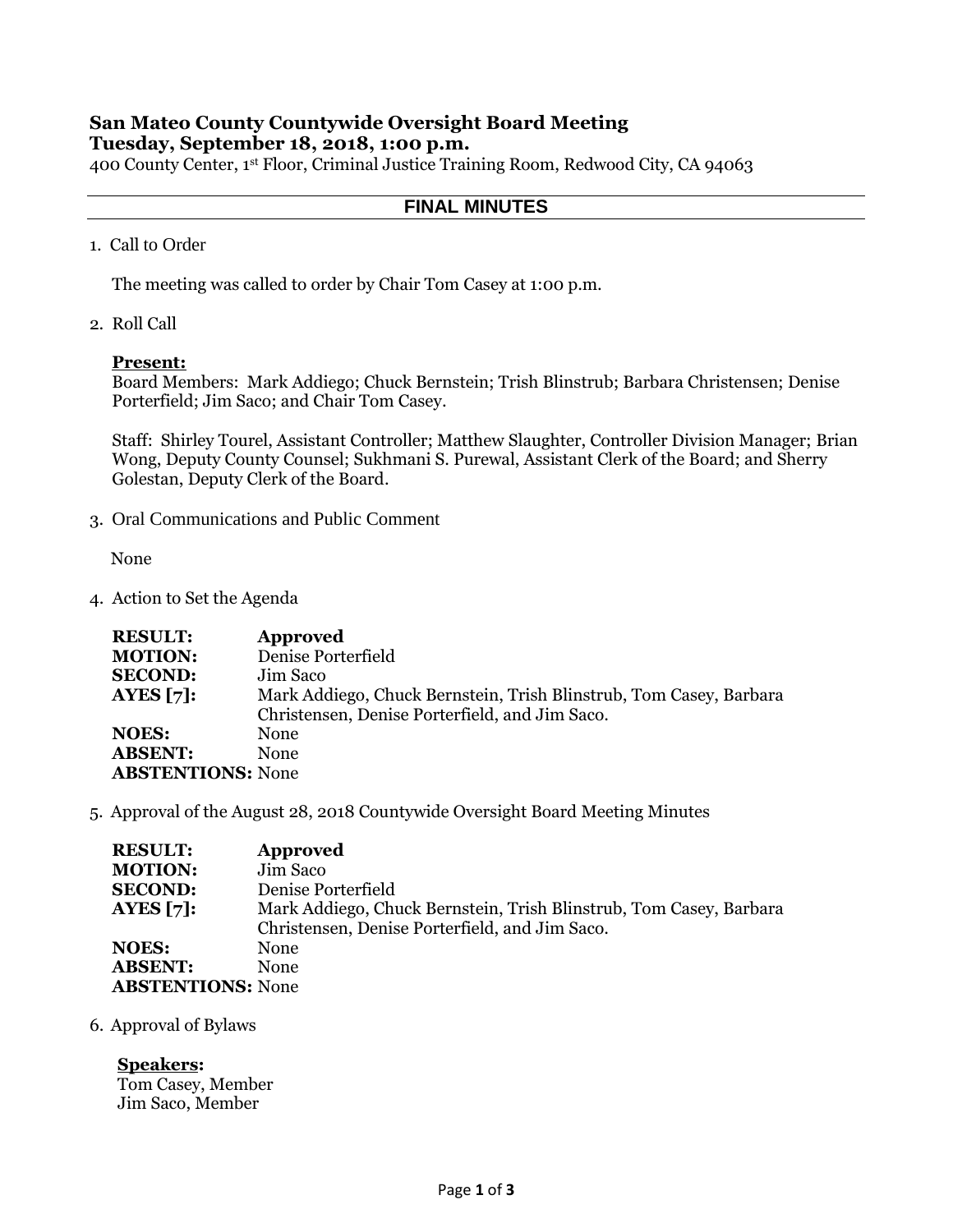| <b>RESULT:</b>           | Approved (Resolution No. 2018-06)                                  |
|--------------------------|--------------------------------------------------------------------|
| <b>MOTION:</b>           | Barbara Christensen                                                |
| <b>SECOND:</b>           | Trish Blinstrub                                                    |
| AYES $[7]$ :             | Mark Addiego, Chuck Bernstein, Trish Blinstrub, Tom Casey, Barbara |
|                          | Christensen, Denise Porterfield, and Jim Saco.                     |
| <b>NOES:</b>             | <b>None</b>                                                        |
| <b>ABSENT:</b>           | <b>None</b>                                                        |
| <b>ABSTENTIONS: None</b> |                                                                    |

7. First Amendment to the Purchase and Sale Agreement Between the South San Francisco Successor Agency and SSF Miller/Cypress Phase 2 LLC (Discussion Only)

## **Speakers:**

Nell Sealander, City of South San Francisco Jim Saco, Member Barbara Christensen, Member Chuck Bernstein, Member Andrew Turco, Sares/Regis (developer) Alex Greenwood, City of South San Francisco Mark Addiego, Member Shirley Tourel, Assistant Controller Ken Bush, Sares/Regis (developer) Tom Casey, Member Trish Blinstrub, Member Mike Futrell, City Manager, City of South San Francisco

Motion to create an Ad Hoc Committee of the San Mateo County Countywide Oversight Board consisting of member Jim Saco and Chuck Bernstein for the purposes of finding a real property manager:

| <b>RESULT:</b>           | <b>Approved</b>                                                    |
|--------------------------|--------------------------------------------------------------------|
| <b>MOTION:</b>           | Barbara Christensen                                                |
| <b>SECOND:</b>           | Denise Porterfield                                                 |
| AYES $[7]:$              | Mark Addiego, Chuck Bernstein, Trish Blinstrub, Tom Casey, Barbara |
|                          | Christensen, Denise Porterfield, and Jim Saco.                     |
| <b>NOES:</b>             | <b>None</b>                                                        |
| <b>ABSENT:</b>           | <b>None</b>                                                        |
| <b>ABSTENTIONS: None</b> |                                                                    |

8. Redevelopment Agency Dissolution Status Update – Daly City (Discussion only)

## **Speakers:**

Tatum Mothershead, Director of Economic and Community Development, City of Daly City Barbara Christensen, Member Jim Saco, Member Matthew Slaughter, Controller Division Manager Chuck Bernstein, Member

9. Redevelopment Agency Dissolution Status Update – San Carlos (Discussion only)

## **Speakers:**

Suzy Kim, Associate at RSG and Successor Agency's Consultant Barbara Christensen, Member Tom Casey, Member Jim Saco, Member Shirley Tourel, Assistant Controller